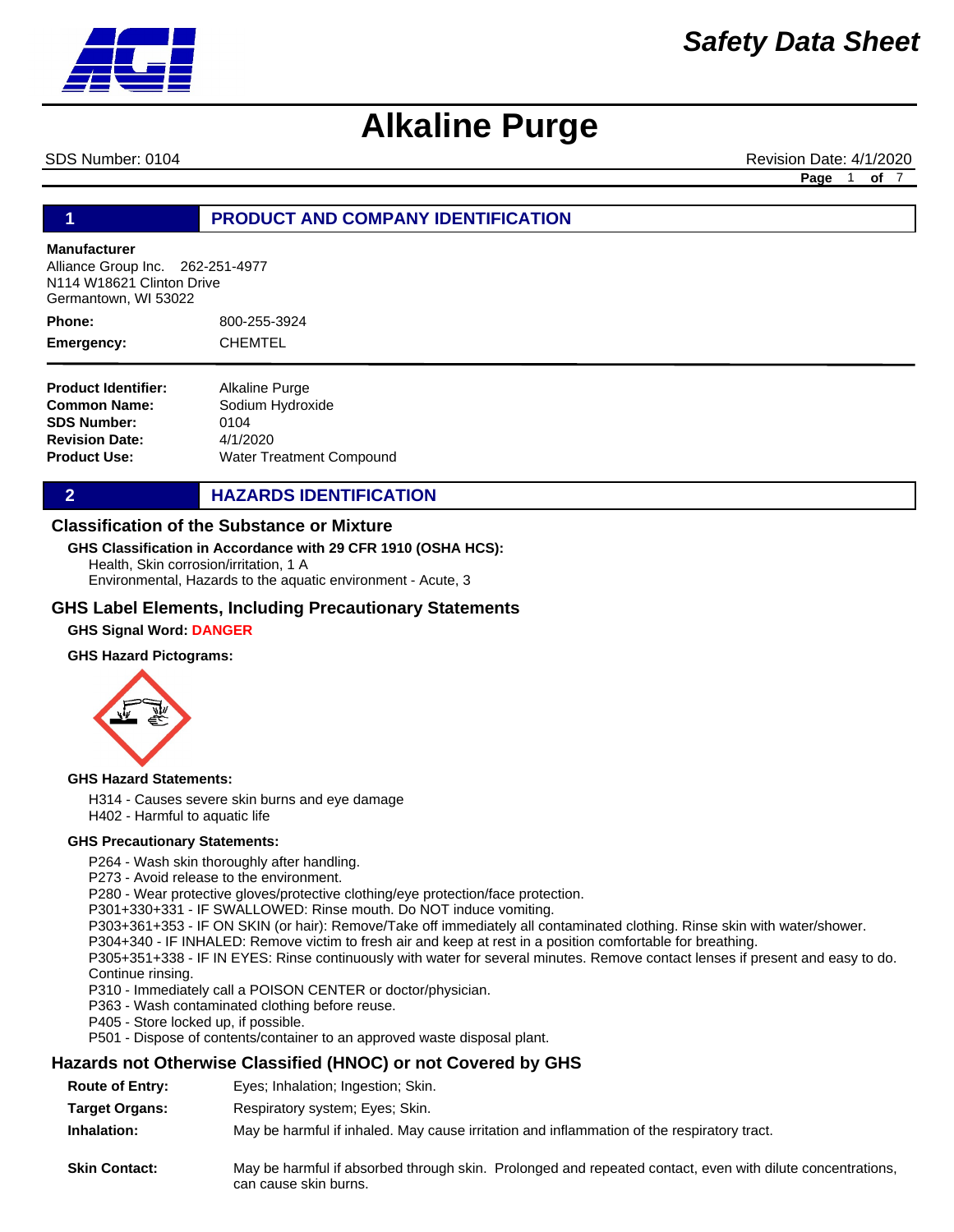SDS Number: 0104 Revision Date: 4/1/2020 **Page** 2 **of** 7

**Eye Contact:** May cause severe irritation and burns. **Ingestion:** May be harmful if swallowed.

Health =  $3$ (Chronic), Fire = 0, Physical Hazard = 1 HMIS PPE: D - Face Shield and Eye Protection, Gloves, Apron **HMIS III:** 



#### **3 COMPOSITION/INFORMATION OF INGREDIENTS**

\*Substance/Mixture: Mixture

| CAS#                          |                | Chemical Ingredients:<br>% Chemical Name: |  |
|-------------------------------|----------------|-------------------------------------------|--|
| 1310-73-2<br>$31138 - 65 - 5$ | <45%<br>$<5\%$ | Sodium hydroxide<br>Sodium Glucoheptonate |  |

|                      | <b>FIRST AID MEASURES</b>                                                                                                                                                                                                                                                                             |
|----------------------|-------------------------------------------------------------------------------------------------------------------------------------------------------------------------------------------------------------------------------------------------------------------------------------------------------|
| Inhalation:          | If symptoms develop, move victim to fresh air. If not breathing, give oxygen or artificial respiration. Consult a physician                                                                                                                                                                           |
| <b>Skin Contact:</b> | Promptly flush skin with water for 15 minutes. Wash with soap and water. Remove contaminated clothing immediately if<br>needed. Consult a physician. Do not reuse clothing and shoes until cleaned. Do not apply oils and ointments unless<br>ordered by a physician.                                 |
| Eye Contact:         | Immediately flush eves with large amounts of water for at least 15 minutes, lifting evelids occasionally to facilitate<br>irrigation. Get immediate medical attention.                                                                                                                                |
| Ingestion:           | Do NOT induce vomiting. If swallowed and fully conscious, rinsse mouth with water. Seek immediate medical attention.<br>If unconscious, take to a hospital or physician. Never induce vomiting or give anything by mouth to an unconscious<br>victim. For spontaneous vomiting, keep head below hips. |

**5 FIRE FIGHTING MEASURES**

| <b>Flammability:</b>       | Not flammable or combustible |  |
|----------------------------|------------------------------|--|
| <b>Flash Point:</b>        | None                         |  |
| <b>Flash Point Method:</b> | No data available.           |  |
| <b>Burning Rate:</b>       | No data available.           |  |
| <b>Autoignition Temp:</b>  | None                         |  |
| LEL:                       | No data available.           |  |
| UEL:                       | No data available.           |  |

Fire Fighting Methods

Evacuate area of unprotected personnel. Wear protective clothing including NIOSH Approved self- contained breathing apparatus if necessary. Remain upwind of fire to avoid hazardous vapors and decomposition products. Use water spray to cool fire exposed containers and disperse vapors.

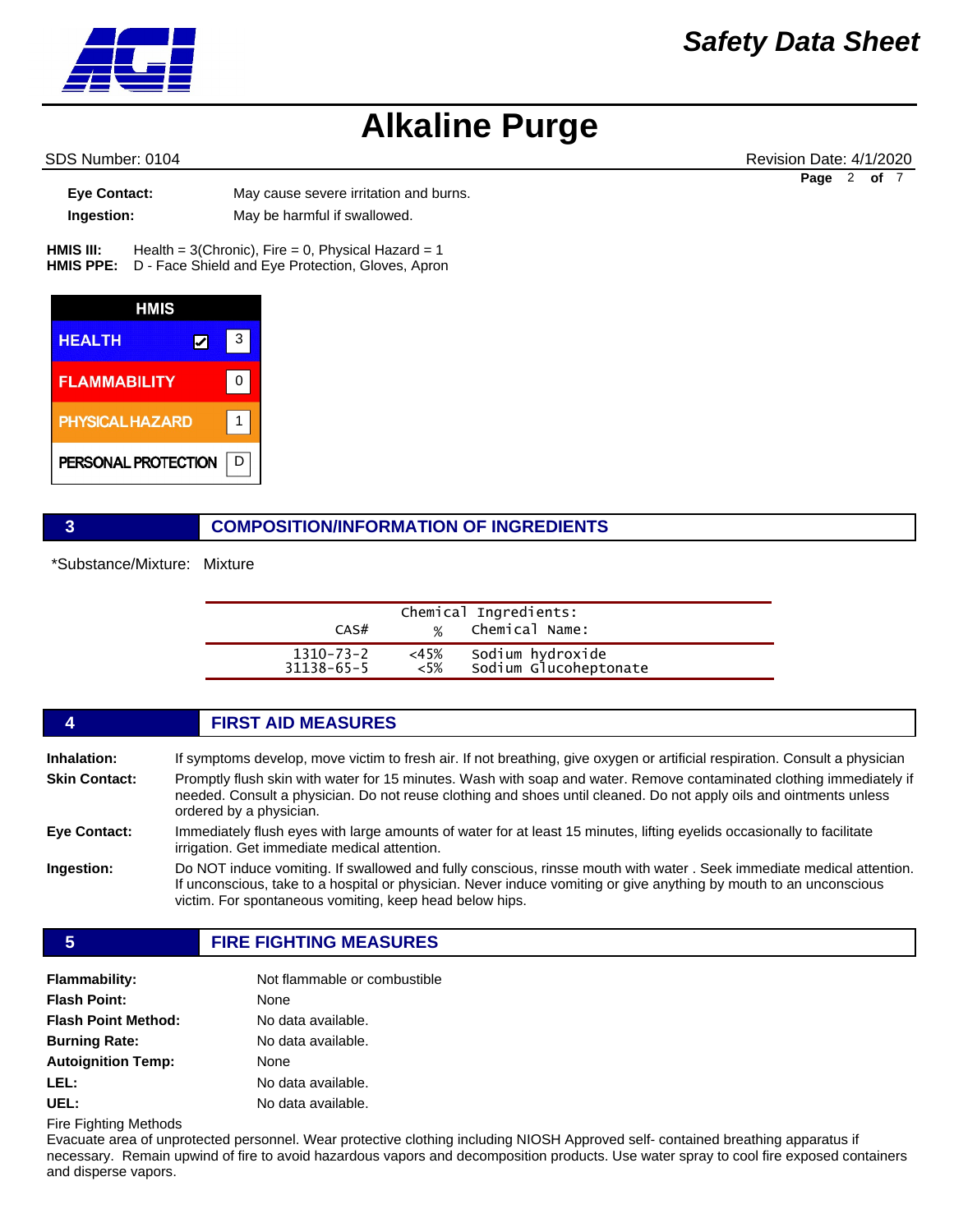SDS Number: 0104 **Revision Date: 4/1/2020** Revision Date: 4/1/2020

**Page** 3 **of** 7

#### **Unusual Fire or Explosion Hazards:**

Can react violently on contact with water producing heat or gas. Run-off from fire control may cause pollution. Keep fireexposed containers cool with water spray to prevent rupture due to excessive heat. Products of combustion are irritating to the respiratory tract and may cause breathing difficulty.

#### *Extinguishing Media*

**Suitable:** Water spray, alcohol- resistant foam, dry chemical, or carbon dioxide. Use measures that are appropriate to local circumstances and the surrounding environment.

**Unsuitable fire extinguishing data:** No data available.

### **6 ACCIDENTAL RELEASE MEASURES**

#### **Personal Precautions**

Use personal protective equipment. Avoid breathing vapors, mist or gas. Ensure adequate ventilation. Evacuate to safe area.

#### **Environmental Precautions**

Prevent further leakage or spillage if safe to do so. Do not let product enter drains. Discharge into the environment should be avoided.

#### **Spill**

Contain spillage, and then soak up with inert absorbent material and dispose of as hazardous waste. Keep in suitable, closed containers for disposal.

| 7                                        | <b>HANDLING AND STORAGE</b>                                                                                                                                                                                                                                                                                                                 |  |  |
|------------------------------------------|---------------------------------------------------------------------------------------------------------------------------------------------------------------------------------------------------------------------------------------------------------------------------------------------------------------------------------------------|--|--|
| <b>Handling Precautions:</b>             | » Avoid contact with eyes, skin, or clothing. Avoid breathing vapors or mist.<br>» Wash thoroughly after handling. Do not puncture or drop containers.                                                                                                                                                                                      |  |  |
| <b>Storage Requirements:</b>             | Store in cool/dry area. Keep away from incompatible materials. Keep container tightly closed. Do not<br>store in unlabeled or mislabeled containers. Store above 55 F                                                                                                                                                                       |  |  |
| 8                                        | <b>EXPOSURE CONTROLS/PERSONAL PROTECTION</b>                                                                                                                                                                                                                                                                                                |  |  |
| <b>Engineering Controls:</b>             | Provide local exhaust ventilation. Maintain adequate ventilation. Do not use in confined spaces.                                                                                                                                                                                                                                            |  |  |
| <b>Personal Protective</b><br>Equipment: | <b>Hygiene Measures</b><br>Handle in accordance with good industrial hygiene and safety practice. Wash hands before breaks and<br>at the end of workday.                                                                                                                                                                                    |  |  |
|                                          | Respiratory<br>Where risk assessment shows air-purifying respirators are appropriate use a full-face respirator with<br>multi-purpose combination (US) or type ABEK (EN 14387) respirator cartridges as a backup to<br>engineering controls. If the respirator is the sole means of protection, use a full-face supplied air<br>respirator. |  |  |
|                                          | Eyes and Face<br>Wear chemical safety goggles while handling this product. Wear additional eye protection such as a face<br>shield when the possibility exists for eye contact with splashing or spraying liquid or airborne material.                                                                                                      |  |  |

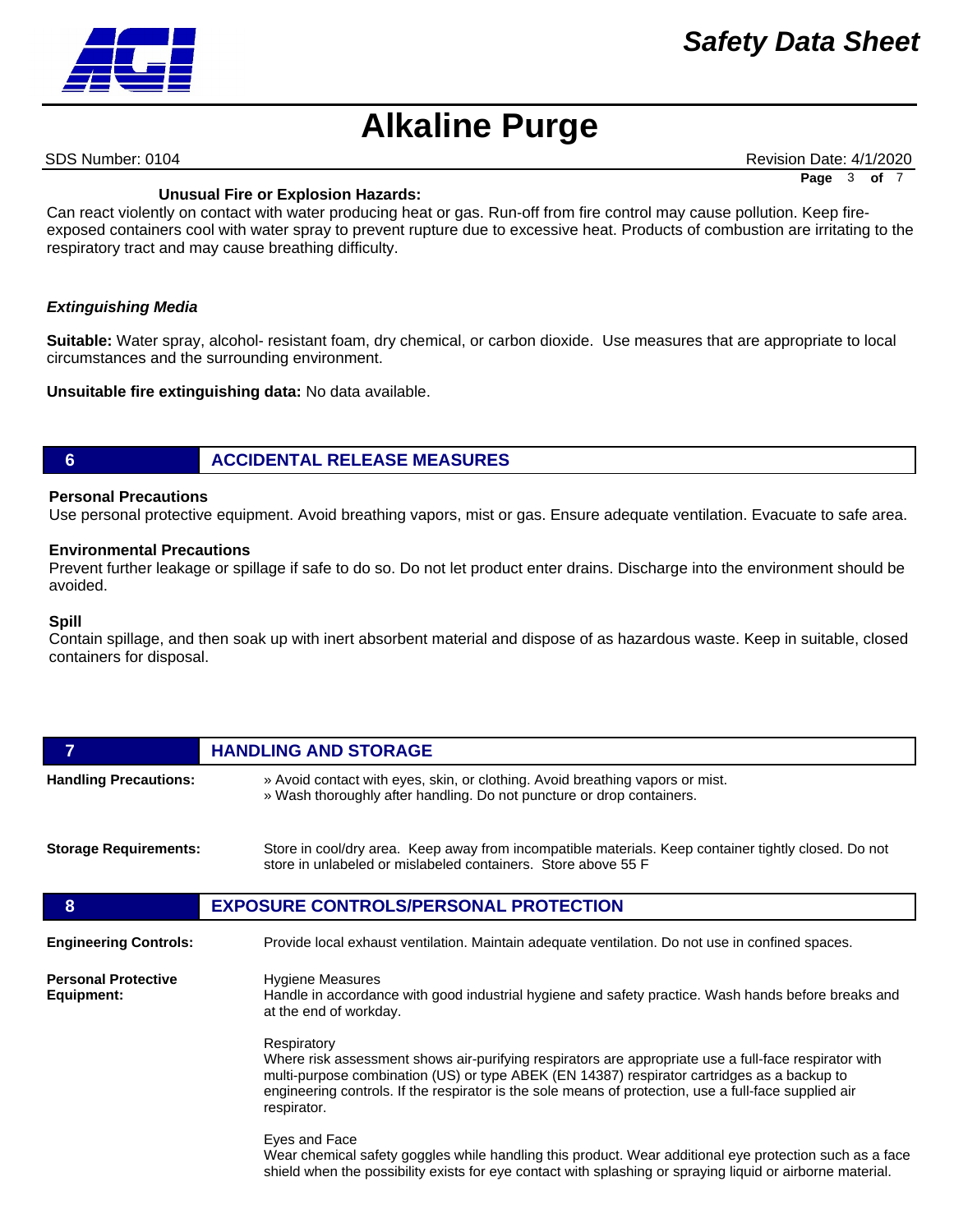SDS Number: 0104 **Revision Date: 4/1/2020** Revision Date: 4/1/2020

**Page** 4 **of** 7

|                       | <b>Skin</b>                                          |                      |                                                                                                        |  |
|-----------------------|------------------------------------------------------|----------------------|--------------------------------------------------------------------------------------------------------|--|
|                       |                                                      |                      | Prevent contact with this product. Wear gloves and protective clothing depending on conditions of use. |  |
|                       | Protective gloves: gauntlet-type, neoprene, nitrile. |                      |                                                                                                        |  |
| <b>Component</b>      | <b>OSHA PEL</b>                                      | <b>ACGIH TWA/TLV</b> |                                                                                                        |  |
| Sodium Hydroxide      | $2 \text{ mg/m}$                                     | $2 \text{ mg/m}$     |                                                                                                        |  |
| Sodium Glucoheptonate | No data available                                    |                      |                                                                                                        |  |

| PHYSICAL AND CHEMICAL PROPERTIES |
|----------------------------------|
|                                  |

**Appearance:** Clear, opaque, brown liquid **Odor Threshold: Particle Size: Spec Grav./Density: Viscosity: Saturated Vapor Concentration: Boiling Point: Flammability: Partition Coefficient: Vapor Pressure: pH: Evap. Rate: Molecular weight: Decomp Temp: Physical State:** Liquid **Odor:** Characteristic

No data available. 1.46 No data available. No data available. 293° F Not flammable No data available. Not Determined >13.0 Slower than butyl acetate

No data available. No data available.

No data available. **Molecular Formula:** No data available. **Solubility: Softening Point: Percent Volatile: Heat Value: Freezing/Melting Pt.: Flash Point: Octanol: Vapor Density: VOC:**

> **Bulk Density: Auto-Ignition Temp:**

**UFL/LFL:**

Complete No data available. None No data available. 54°F No data available. No data available. Heavier than air None No data available.

No data available. No data available.

Lower Explosion Limits: No data available. Upper Explosion Limits: No data available.

### **10 STABILITY AND REACTIVITY**

| <b>Reactivity:</b>               | No data available.                                                                                                                                                                                                   |
|----------------------------------|----------------------------------------------------------------------------------------------------------------------------------------------------------------------------------------------------------------------|
| <b>Chemical Stability:</b>       | Product is stable under normal conditions.                                                                                                                                                                           |
| <b>Conditions to Avoid:</b>      | Avoid contact with acids without good agitation. Exercise care when mixing with water, may cause violent<br>reaction with evolution of heat. To dilute: Add products slowly to lukewarm water, not water to product. |
| <b>Materials to Avoid:</b>       | Acids will cause violent reaction with heat and gas.                                                                                                                                                                 |
| <b>Hazardous Decomposition:</b>  | Does not decompose.                                                                                                                                                                                                  |
| <b>Hazardous Polymerization:</b> | Will not occur under normal conditions.                                                                                                                                                                              |

**11 TOXICOLOGICAL INFORMATION**

#### **Toxicity Data:**

Eye: Corrosive- Causes severe eye irritation and burns. May cause: blurred vision, redness, pain, conjuctivitis, ulcerations, tissue destruction, permanent eye damage, blindness. (Eyes - rabbit - Corrosive - 24h)

Dermal: Corrosive- Causes irritation and burns. Prolonged and repeated exposure to dilute solutions may cause irritation, redness, pain and drying and cracking of the skin. (Skin - rabbit - Causes severe burns - 24h)

Inhalation: May be harmful if inhaled. Vapors and mists may damage: mucous membranes, respiratory tract. Vapors or mists

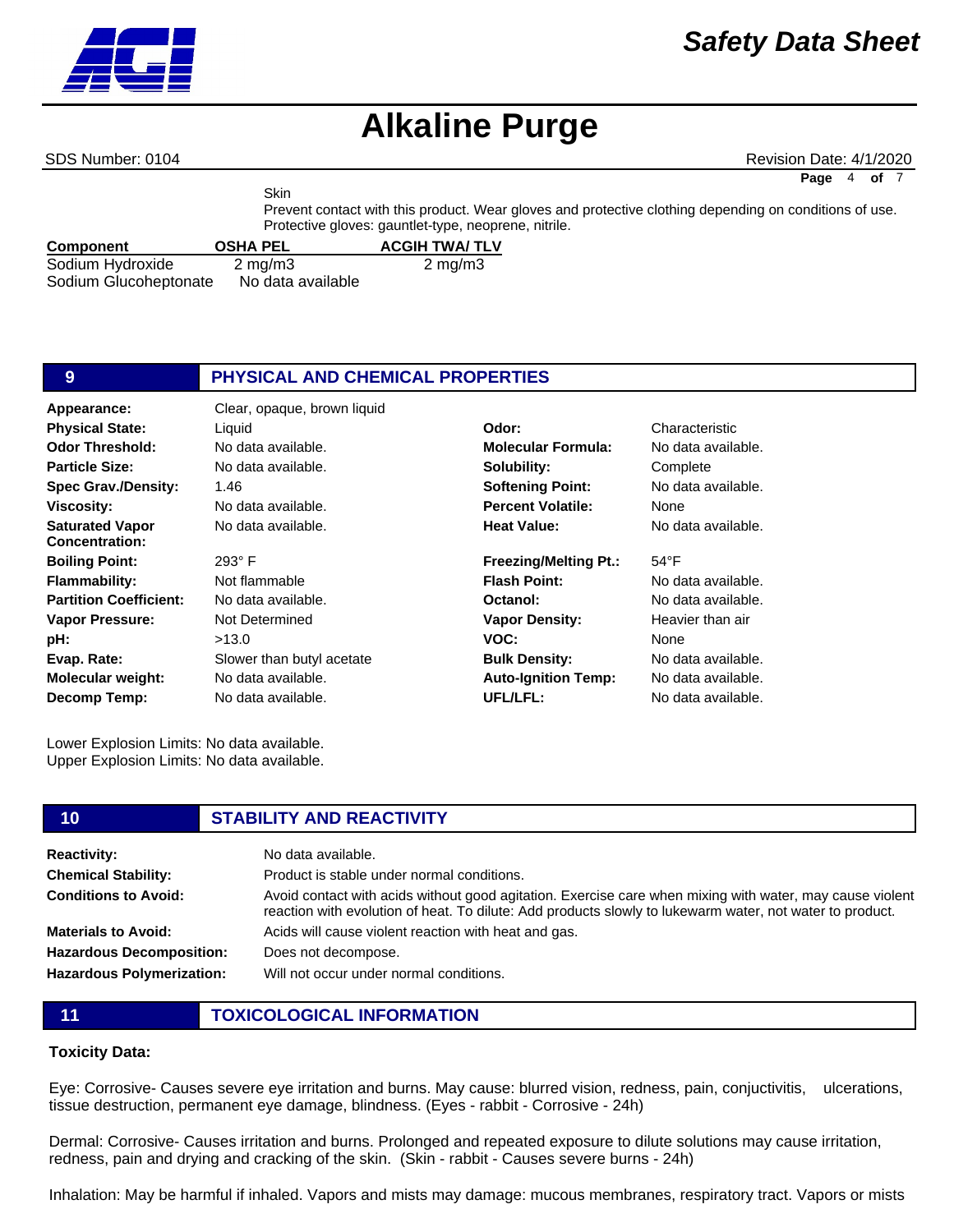SDS Number: 0104 **Revision Date: 4/1/2020** Revision Date: 4/1/2020 **Page** 5 **of** 7

may cause: coughing, sore throat, shortness of breath.

Oral: May be harmful if swallowed. May cause damage to the: mouth, throat, esophagus, stomach, gastrointestinal tract.

#### Potential Chronic Health Effects:

Carcinogenicity: No component of this product present at levels greater than or equal to 0.1% is identified as probable, possible or confirmed human carcinogen by IARC, ACGIH, NTP, or OSHA.

Mutagenicity: No data available. Teratogenicity: No data available. Fertility Effects: No data available.

| <b>Component</b>      | Oral LD50         | <b>Dermal LD50</b> | <b>Inhalation LC50</b> |
|-----------------------|-------------------|--------------------|------------------------|
| Sodium Hydroxide      | No data available | No data available  | No data available.     |
| Sodium Glucoheptonate | No data available | No data available  | No data available      |

#### **Acute Toxicity Estimate (ATE):**

Inhalation Vapor: No data available. Inhalation Dust/Mist: No data available.

**12 ECOLOGICAL INFORMATION** 

#### **Biodegradability:** No data available

#### **EcoToxicity:**

Toxicity to fish

LC50 - Gambusia affinis (Mosquito fish) - 125 mg/l - 96 h.

Toxicity to aquatic invertebrate Immobilization EC50 - Daphnia - 40.38 mg/l - 48 h.

Bioaccumulative potential: no data available

Mobility in soil: no data available

Results of PBT and vPvB assessment: not available as chemical safety assessment not required/not conducted

Other adverse effects: An environmental hazard cannot be excluded in the event of unprofessional handling or disposal.

#### **13 DISPOSAL CONSIDERATIONS**

Dispose of in accordance with local, state, and federal regulations. Since emptied containers retain product residue, follow label warnings even after container is emptied. DO NOT pressurize, cut, weld, solder, drill, grind, or expose empty containers to heat, flame, sparks or other sources of ignition.

Hazardous Waste Number: D002

\* Should be assigned in discussion between the user, the producer, and the waste disposal company

**14 TRANSPORT INFORMATION**

UN3266, Corrosive liquid, basic, inorganic, n.o.s., 8, PGII, (Sodium Hydroxide)

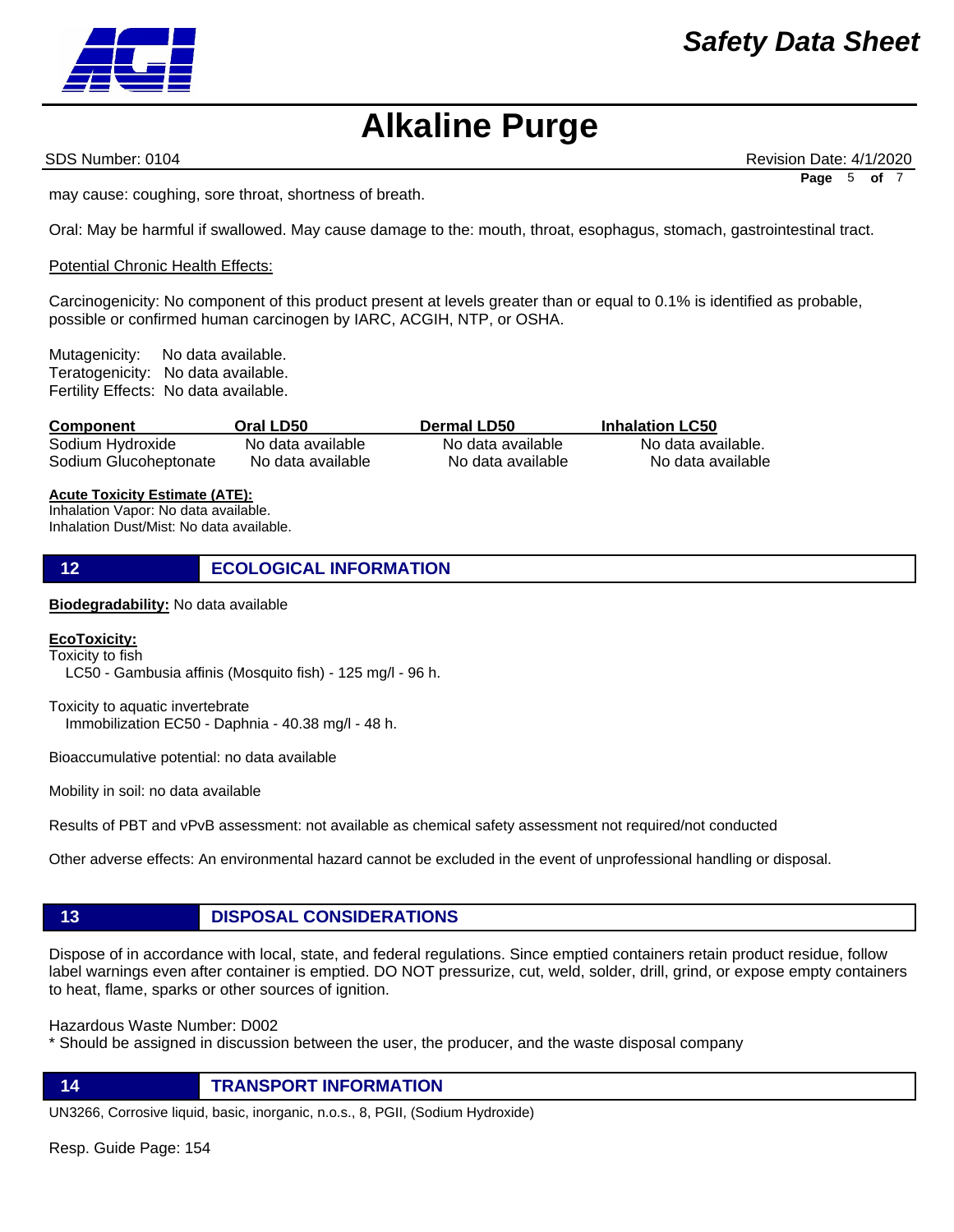

### *Safety Data Sheet*

### **Alkaline Purge**

SDS Number: 0104 **Revision Date: 4/1/2020** Revision Date: 4/1/2020 **Page** 6 **of** 7



#### **15 REGULATORY INFORMATION**

This product does not contain chemicals known to the State of California to cause cancer, birth defects, or other reproductive harm.

Regulatory CODE Descriptions

---------------------------------------------------------------- RQ = Reportable Quantity CERCLA = Superfund clean up substance CSWHS = Clean Water Act Hazardous substances MASS = MA Massachusetts Hazardous Substances List OSHAWAC = OSHA Workplace Air Contaminants PA = PA Right-To-Know List of Hazardous Substances TSCA = Toxic Substances Control Act TXAIR = TX Air Contaminants with Health Effects Screening Level

#### **FEDERAL REGULATIONS**

TSCA Inventory Status: All components of this product are listed "Active" on the Toxic Substances Control Act (TSCA) 8 (b) Inventory.

CERCLA / SARA Emergency Reporting A spill or release of this material may trigger the emergency release reporting requirements under CERCLA (40 CFR Part 300) and/or SARA Title III (40 CFR Part 355). State or local reporting requirements may differ from federal requirements.

### **» Sodium Hydroxide - CERCLA Reporting amount 1000 lbs**

Clean Water Act (CWA): The following chemicals are listed under Section 311 as hazardous substances requiring the submission of a National Pollutant Discharge Elimination System (NPDES) permit application to EPA. » **Sodium Hydroxide**

RCRA: The requirements of the federal hazardous waste regulations do not appy uness the waste fails to pass any of EPA's four tests for determining hazardous wastes.

 **» Waste Code D002 = Corrosivity**

#### **STATE REGULATIONS**

**California-** The following components are listed under Prop 65: None.

**Massachusetts - RTK Substances:** The folowing components are listed: Sodium Hydroxide (CAS# 1310-73-2)

**New Jersey - RTK Substances:** The folowing components are listed: Sodium Hydroxide (CAS# 1310-73-2)

**Pennsylvania - RTK Substances:** The folowing components are listed: Sodium Hydroxide (CAS# 1310-73-2)

#### **16 OTHER INFORMATION**

**Prepared By: P May** 

**Reason For Revision: Updated GHS & Regulatory Information** 

**Disclaimer:** 

**This information is given in good faith and based on our current knowledge of the product. However, it is the responsibiity of the user to comply with all Federal, State, and Local laws and regulations.**